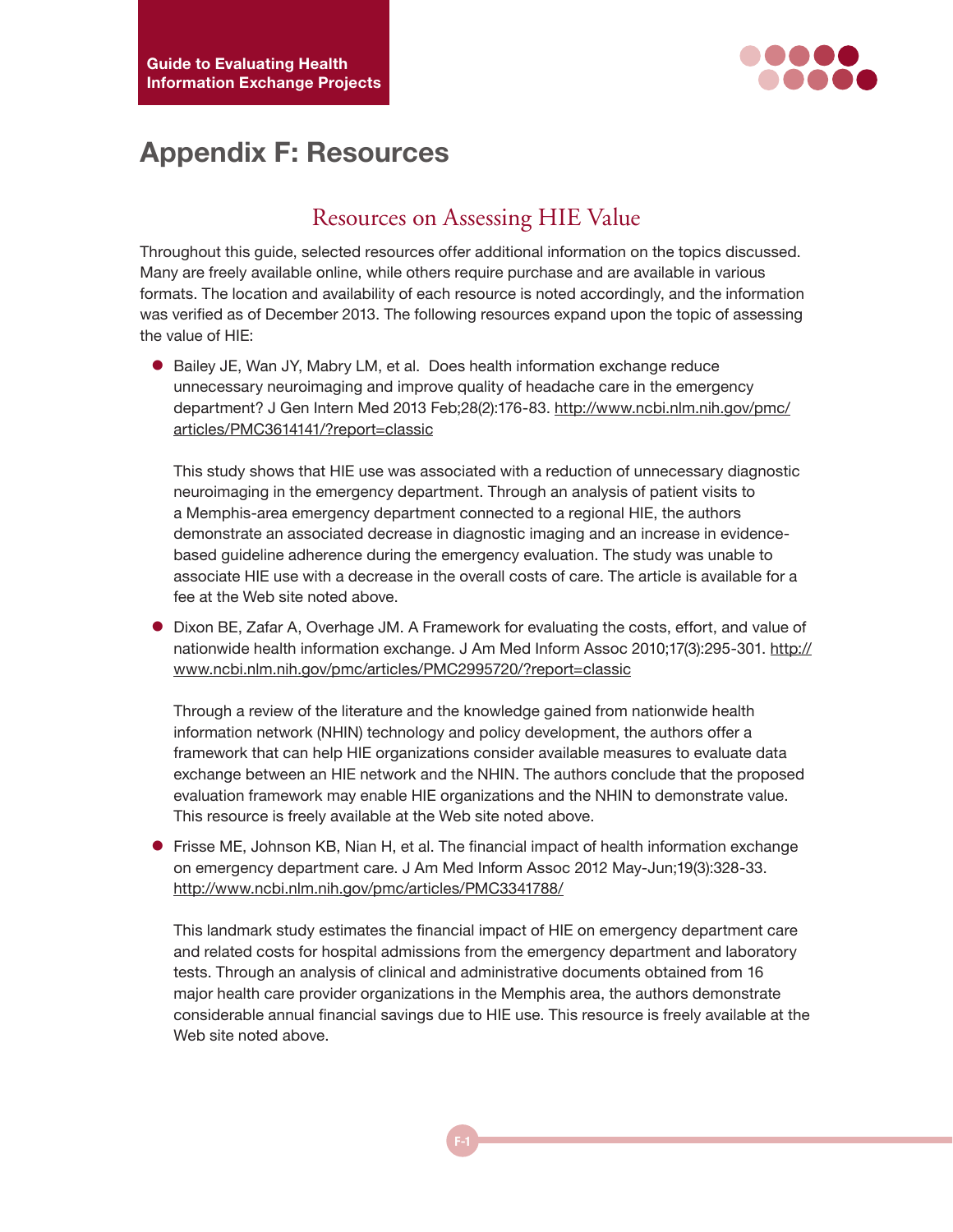

• Hansagi H, Olsson M, Hussain A, Öhlén G. Is information sharing between the emergency department and primary care useful to the care of frequent emergency department users? Eur J Emerg Med 2008;15(1):34. [http://meta.wkhealth.com/pt/pt-core/template](http://meta.wkhealth.com/pt/pt-core/template-journal/lwwgateway/media/landingpage.htm?issn=0969-9546&volume=15&issue=1&spage=34)[journal/lwwgateway/media/landingpage.htm?issn=0969-9546&volume=15&issue=1&s](http://meta.wkhealth.com/pt/pt-core/template-journal/lwwgateway/media/landingpage.htm?issn=0969-9546&volume=15&issue=1&spage=34) [page=34.](http://meta.wkhealth.com/pt/pt-core/template-journal/lwwgateway/media/landingpage.htm?issn=0969-9546&volume=15&issue=1&spage=34)

This study describes how primary care physicians and emergency departments assessed the usefulness of HIE. Though the information was considered useful, no decrease in emergency department utilization was found. This article is available for a fee at the Web site noted above.

z Joshi J. Clinical value-add for health information exchange (HIE). Int J Med Inform 2011;6(1). [http://www.ispub.com/journal/the-internet-journal-of-medical-informatics/volume-6](http://www.ispub.com/journal/the-internet-journal-of-medical-informatics/volume-6-number-1/clinical-value-add-for-health-information-exchange-hie.html) [number-1/clinical-value-add-for-health-information-exchange-hie.html.](http://www.ispub.com/journal/the-internet-journal-of-medical-informatics/volume-6-number-1/clinical-value-add-for-health-information-exchange-hie.html)

This article describes the clinical impact of HIE—positive and negative—to help ascertain how true value can be attained. Utilizing an advanced literature review, the author populated two tables with information on the positive and negative aspects of HIE. The result is an excellent resource for a broad overview of the benefits, negative aspects, and notable uncertainties of HIE. This resource is freely available at the Web site noted above.

• Kern LM, Wilcox A, Shapiro J, et al. Which components of health information technology will drive financial value? Am J Manag Care 2012 Aug;18(8):438-45. [http://www.ajmc.](http://www.ajmc.com/publications/issue/2012/2012-8-vol18-n8/which-components-of-health-information-technology-will-drive-financial-value/1) [com/publications/issue/2012/2012-8-vol18-n8/which-components-of-health-information](http://www.ajmc.com/publications/issue/2012/2012-8-vol18-n8/which-components-of-health-information-technology-will-drive-financial-value/1)[technology-will-drive-financial-value/1](http://www.ajmc.com/publications/issue/2012/2012-8-vol18-n8/which-components-of-health-information-technology-will-drive-financial-value/1).

Seeking to measure the financial value of electronic health records and HIE, the investigators developed a framework for rating the financial effects of HIE. The study identified 27 high-scoring HIE functionalities that have a measurable positive financial effect. This article is freely available at the Web site noted above.

• Various authors. Focus on health information technology, electronic health records, and their financial impact. J Am Med Inform Assoc 2012;19:328-412. http://jamia.bmj.com/ content/19/3.toc.

This special issue of JAMIA may provide guidance in studying the financial benefits of health IT, including HIE projects. The articles cover topics such as the financial impact of HIE on emergency department care, HIE technology workflow factors and patterns of use, and the cost-effectiveness of a shared computerized decision support system. This resource is freely available at the Web site noted above.

• Vest JR. Health information exchange and healthcare utilization. J Med Syst 2009 Jun;33(3):223-31. http://rd.springer.com/article/10.1007%2Fs10916-008-9183-3.

The author sought to identify associations between HIE utilization and a reduction of emergency room visits and inpatient hospitalizations for ambulatory care-sensitive conditions among medically indigent adults. Higher levels of HIE utilization were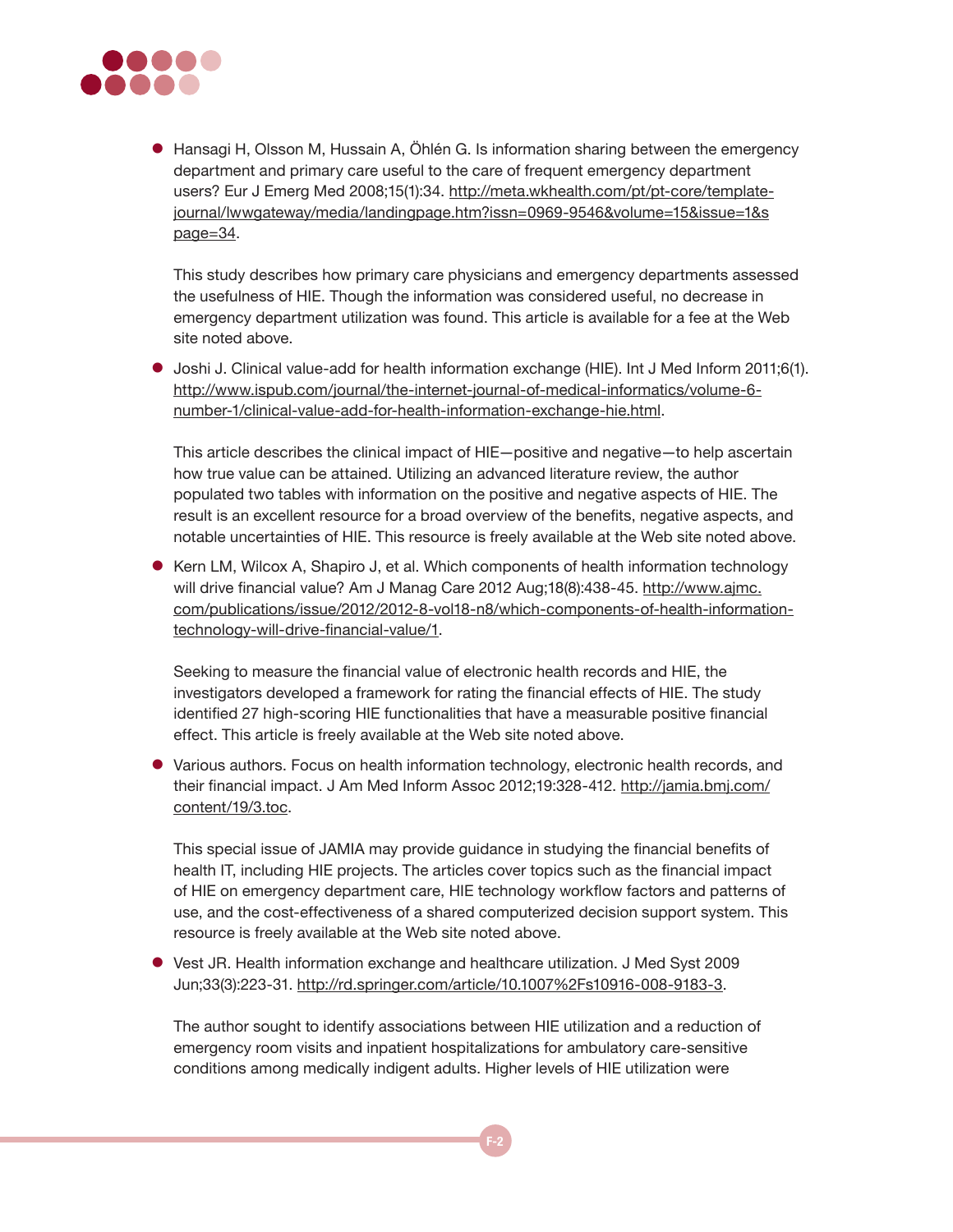

significantly associated with an increase in instances of all encounter types, but HIE utilization did not transform care in the ways that the author sought to demonstrate. This article is available for a fee at the Web site noted above.

# Legal and Policy Resources

The following resources provide more information on research oversight, IRB review, and related legal and policy issues:

• Office for the Protection of Research Subjects, Office of the Provost, University of Southern California. Is your project human subjects research? [http://www.usc.edu/admin/oprs/](http://www.usc.edu/admin/oprs/private/docs/oprs/NHSR_3_6_06_WEB.pdf) [private/docs/oprs/NHSR\\_3\\_6\\_06\\_WEB.pdf](http://www.usc.edu/admin/oprs/private/docs/oprs/NHSR_3_6_06_WEB.pdf).

This booklet provides guidance to investigators who may be uncertain if their study meets the definitions of human subjects research stated in Federal regulations, offers an explanation of the definitions, and provides examples of studies that commonly do or do not qualify as human subjects research. It includes a useful resources section. The booklet is freely available at the Web site above.

**• Office for Human Research Protections (OHRP), U.S. Department of Health and Human** Services. <http://www.hhs.gov/ohrp/index.html>.

The OHRP site provides clarification and guidance for HHS-sponsored research. It provides advice on ethical and regulatory issues in biomedical and social-behavioral research, for example, and guidance on exempt and expedited review determinations and continuing review. It also has decision trees and checklists. This resource collection is freely available at the Web site above.

#### Online Evaluation Resources

The following resources help support program evaluation planning and describe different evaluation approaches and methods:

**• Bamberger M, Rugh J, Mabry L. American Evaluation Association. Real World Evaluation.** [http://comm.eval.org/Resources/ViewDocument/?DocumentKey=c4ffe767-22ad-435a-](http://comm.eval.org/Resources/ViewDocument/?DocumentKey=c4ffe767-22ad-435a-82b2-699608e44b8b)[82b2-699608e44b8b.](http://comm.eval.org/Resources/ViewDocument/?DocumentKey=c4ffe767-22ad-435a-82b2-699608e44b8b) Accessed June 12, 2014.

This online publication from the American Evaluation Association focuses on the practical or "real world" issues that can arise at each stage of the design and implementation of a typical evaluation. Readers will learn to identify and address common evaluation constraints related to funding, time, availability of data, and clients' preconceptions, while maintaining the highest level of methodological rigor. This resource can help in selecting an evaluation design that best addresses the needs of clients and stakeholders. This resource is freely available at the Web site noted above.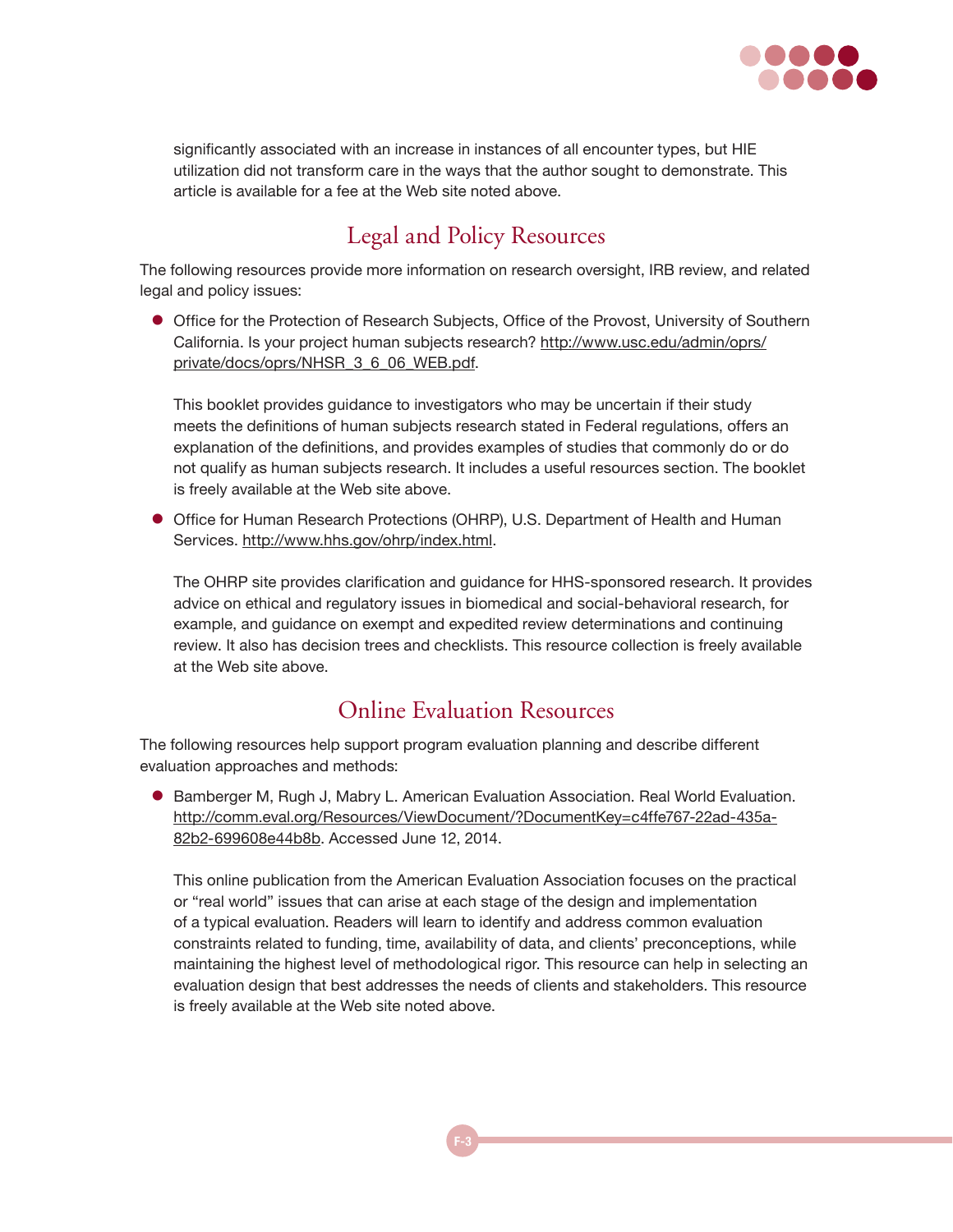

• Centers for Disease Control and Prevention. CDC's Evaluation Efforts. [http://www.cdc.gov/](http://www.cdc.gov/eval/index.htm) [eval/index.htm](http://www.cdc.gov/eval/index.htm). Accessed June 12, 2014.

The CDC believes that program evaluation is an essential organizational practice in public health, and that when programs conduct strong, practical evaluations, the findings are better positioned to inform their management and improve program effectiveness. This Web site provides information on the CDC's evaluation standards and expectations, as well as a set of steps and standards for practical evaluation by programs and partners. This resource is freely available at the Web site above.

● Program Development and Evaluation—University of Wisconsin—Extension. Evaluation. [http://www.uwex.edu/ces/pdande/evaluation/index.html.]( http://www.uwex.edu/ces/pdande/evaluation/index.html)

The University of Wisconsin-Extension Cooperative Extension has made available online two of the key resources that form their organizational evaluation framework. The first is a guide designed to help the reader plan a program evaluation and adapt it to their own needs and situation. The second resource is an online course that provides a holistic approach to planning and evaluating education and outreach programs. The course also discusses logic models and how they apply to program evaluation. Also available on this Web site are many links to evaluation resources and standards across organizations. This resource is freely available at the Web site above.

**•** Trochim WMK. Research Methods Knowledge Base. Introduction to Evaluation. [http://www.](http://www.socialresearchmethods.net/kb/intreval.php) [socialresearchmethods.net/kb/intreval.php.](http://www.socialresearchmethods.net/kb/intreval.php)

The Research Methods Knowledge Base is a great introductory discussion of evaluation. Readers will learn the definitions and goals of evaluation, as well as the different evaluation strategies. This site also provides useful information on the types of evaluation, and the situations in which each is most effective. This resource is freely available at the Web site above.

• W.K. Kellogg Foundation Evaluation Handbook. Battle Creek, MI. [http://www.wkkf.org/](http://www.wkkf.org/resource-directory/resource/2010/w-k-kellogg-foundation-evaluation-handbook) [resource-directory/resource/2010/w-k-kellogg-foundation-evaluation-handbook.](http://www.wkkf.org/resource-directory/resource/2010/w-k-kellogg-foundation-evaluation-handbook)

This online handbook from the W.K. Kellogg Foundation discusses the role that evaluation should play at the project level. It provides a framework for thinking about evaluation, and outlines a plan for designing and conducting evaluations, either independently or with the support of an external evaluator or consultant. The action steps are organized into three main sections: (1) Planning: Preparing for an Evaluation; (2) Implementation: Designing and Conducting an Evaluation; and (3) Utilization: Communicating Findings and Utilizing Results. This resource is freely available at the Web site above.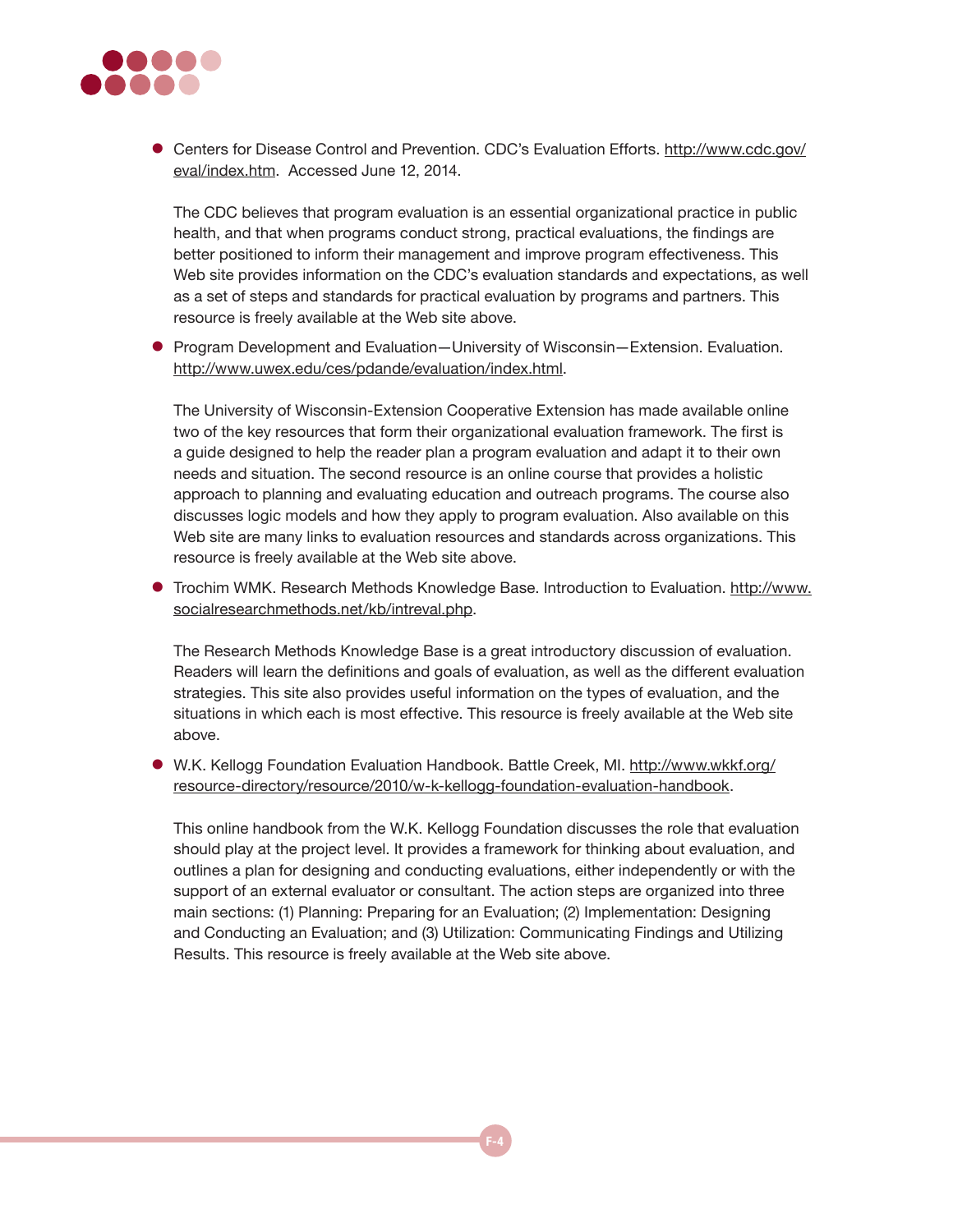

## Other Evaluation Resources

The following resources provide more information on evaluating HIE projects:

**•** Johnson KB, Gadd C. Playing smallball: Approaches to evaluating pilot health information exchange systems. J Biomed Inform 2007;40(6 Suppl):S21-6. [http://www.sciencedirect.](http://www.sciencedirect.com/science/article/pii/S1532046407000822) [com/science/article/pii/S1532046407000822](http://www.sciencedirect.com/science/article/pii/S1532046407000822).

The authors of this article suggest that, because of their use of newly evolving technology, HIE projects need to be evaluated beginning with an assessment of the processes and functional usability of the HIE system. Next, the stability of the HIE system and its environment must be considered. Only after these two areas have been evaluated is it appropriate to consider evaluating outcome measures. This resource is freely available at the Web site above.

**•** Marchibroda JM. Health information exchange policy and evaluation. J Biomed Inform 2007;40(6 Suppl):S11-6. [http://www.sciencedirect.com/science/article/pii/](http://www.sciencedirect.com/science/article/pii/S1532046407001013) [S1532046407001013](http://www.sciencedirect.com/science/article/pii/S1532046407001013).

Marchibroda offers a series of critical evaluation questions for HIE projects. These questions broadly address the topics of quality improvement, safety, efficiency, value to stakeholders, sustainability, and barriers to HIE projects. This resource is freely available at the Web site above.

• Shapiro JS. Evaluating public health uses of health information exchange. J Biomed Inform 2007;40(6 Suppl):S46-9. [http://www.sciencedirect.com/science/article/pii/](http://www.sciencedirect.com/science/article/pii/S1532046407000810) [S1532046407000810](http://www.sciencedirect.com/science/article/pii/S1532046407000810).

This article describes use cases for evaluating public health uses of HIE systems. The author describes use cases for laboratory reporting, mandated diagnoses, investigating reportable diseases, analyzing laboratory results that do not have mandatory reporting, antibiotic-resistant organism surveillance, and population health quality monitoring. This resource is freely available at the Web site above.

## Additional Resources

The following resources provide strategies for using **qualitative methods in HIE project evaluations**:

• Ash JS, Guappone KP. Qualitative evaluation of health information exchange efforts. J Biomed Inform 2007;40(6 Suppl):S33-9. [http://www.sciencedirect.com/science/article/pii/](http://www.sciencedirect.com/science/article/pii/S1532046407000846) [S1532046407000846](http://www.sciencedirect.com/science/article/pii/S1532046407000846).

This article reviews methods that can be used to collect qualitative data to evaluate HIE projects (e.g., interview, observation, and focus groups). The article also discusses the following critical elements for evaluation: design, development of the research questions, and description of the context and evaluation strategies. This resource is freely available at the Web site above.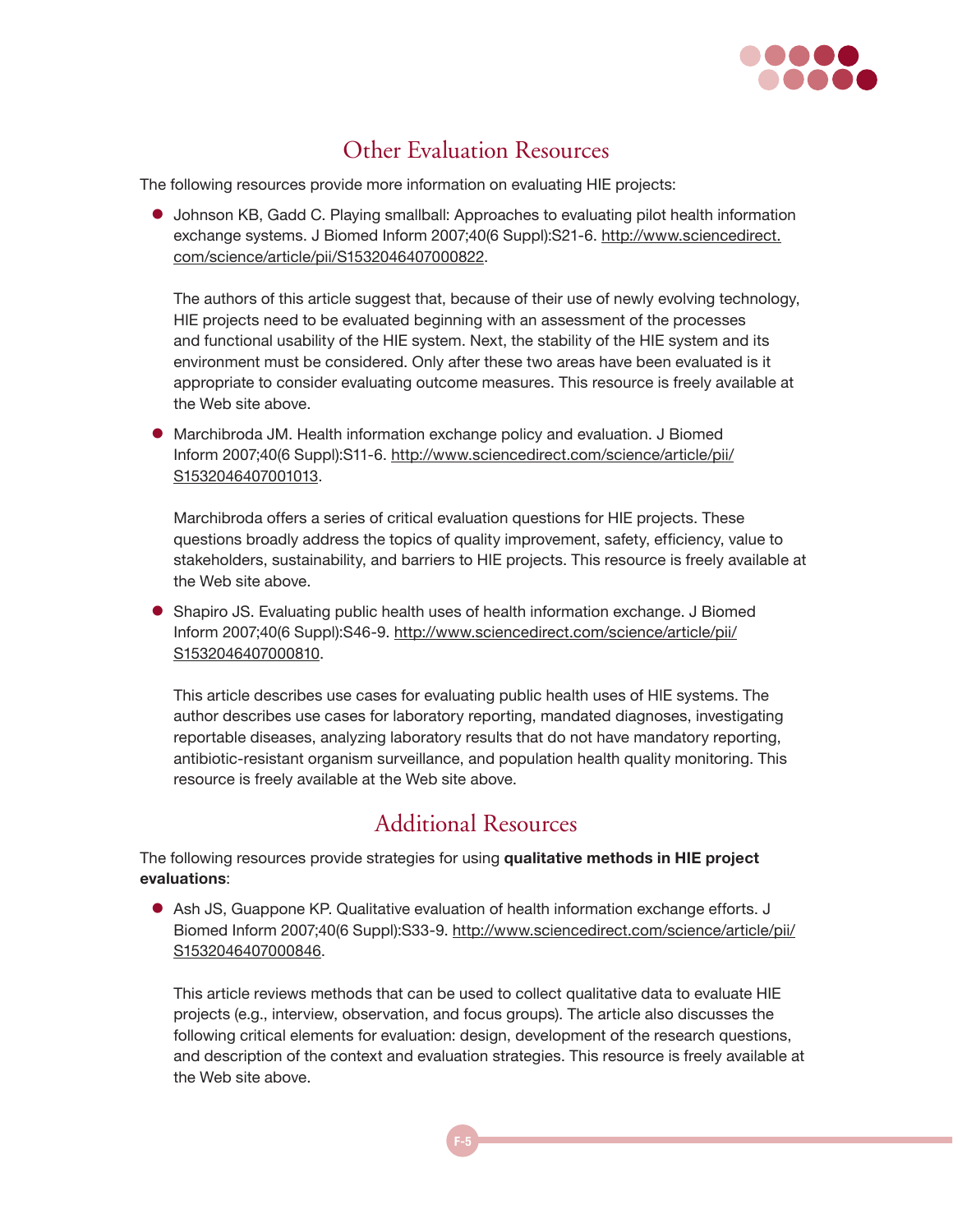

• Ash JS, Smith AC, Stavri PZ. Interpretive or qualitative methods: subjectivist traditions responsive to users. In: Friedman CP, Wyatt JC, editors. Evaluation methods in medical informatics. 2nd edition. New York, NY: Springer-Verlag; 2005. p. 267-300.

This book chapter is intended to provide a "how to" guide for biomedical informatics evaluation research. Full access to this book chapter requires purchase.

**• Berg BL. Qualitative Research Methods for the Social Sciences (6th Edition). Boston, MA:** Pearson; 2007.

This book provides an overview of qualitative research design and methods. It also provides information on interviewing, focus group interviewing, ethnographic field research, action research, unobtrusive measures in research, historiography and oral traditions, and case studies. Full access to this book requires purchase.

The following resources address aspects of **survey design**:

• Agency for Healthcare Research and Quality. Health IT Survey Compendium. [http://healthit.](http://healthit.ahrq.gov/portal/server.pt/community/health_it_tools_and_resources/919/health_it_survey_compendium/27874) [ahrq.gov/health-it-tools-and-resources/health-it-survey-compendium](http://healthit.ahrq.gov/portal/server.pt/community/health_it_tools_and_resources/919/health_it_survey_compendium/27874).

This is a centralized and regularly updated collection of health IT surveys. The collection includes publicly available surveys, and is not a comprehensive set of survey instruments and tools available in the health IT community. Many of the surveys were developed by AHRQ grantees. Others were found via searches on PubMed, BioMed Central, and the Internet. The user can search for publicly available surveys by survey type, technology, care setting, and respondent type. The surveys can then be used as is, or can be modified to suit a user's needs. This resource is freely available at the Web site above.

**• UCLA Center for Health Policy Research. California Health Interview Survey. [http://](http://healthpolicy.ucla.edu/chis/design/Pages/overview.aspx)** [healthpolicy.ucla.edu/chis/design/Pages/overview.aspx.](http://healthpolicy.ucla.edu/chis/design/Pages/overview.aspx)

The California Health Interview Survey (CHIS) is the nation's largest State health survey. Conducted every 2 years on a wide range of health topics, CHIS data provide detailed information regarding the health and health care needs of California's large and diverse population. The CHIS Web site allows you to download and review detailed methodological reports, questionnaires, sample design descriptions, survey topics, and the data quality strategies used in conducting CHIS. This resource is freely available at the Web site above.

**•** Doyle JK. Introduction to survey methodology and design. In: Woods DW, editor. Handbook for IQP Advisors and Students. Worcester, MA: Interdisciplinary & Global Studies Division— Worcester Polytechnic Institute; 2009. p. 84-109. [http://www.wpi.edu/Images/CMS/IGS/](http://www.wpi.edu/Images/CMS/IGS/IQP-Handbook-one-file.pdf) [IQP-Handbook-one-file.pdf](http://www.wpi.edu/Images/CMS/IGS/IQP-Handbook-one-file.pdf).

This chapter discusses the basic principles of scientific survey design and methodology. Readers are introduced to these basic principles and advised where to go to learn more. This resource is freely available at the Web site above.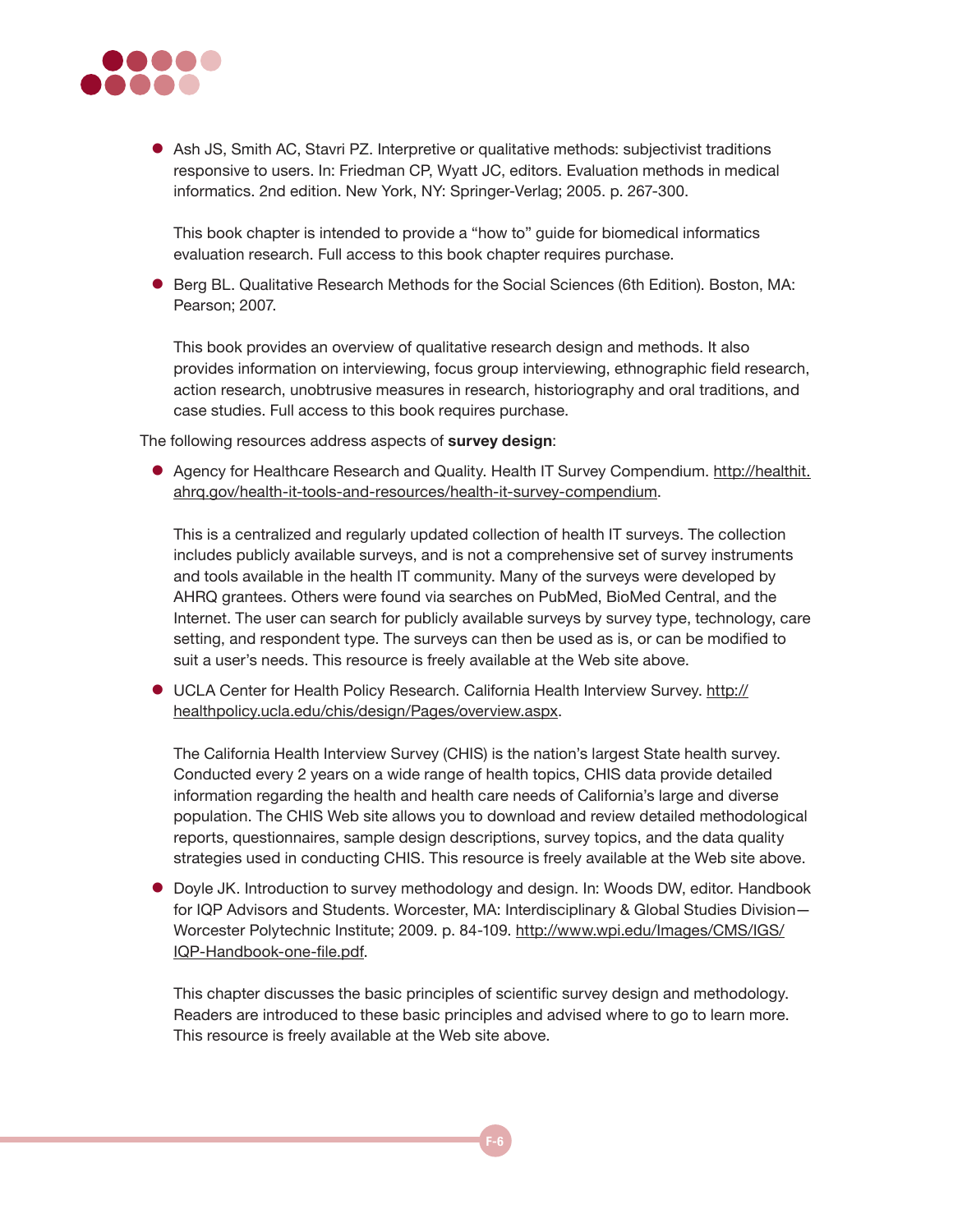

 $\bullet$  Hinkin TR. A brief tutorial on the development of measures for use in survey questionnaires. Org Res Meth 1998;1:104-21. http://www.iacmr.org/v2/Conferences/WS2011/Submission [XM/Participant/Readings/Lecture4A\\_Larry/Hinkin%20\(1998\)%20A%20Brief%20on%20](http://www.iacmr.org/v2/Conferences/WS2011/Submission_XM/Participant/Readings/Lecture4A_Larry/Hinkin (1998) A Brief on the Development of Measures for Use in Survey Questionnaires.pdf) [the%20Development%20of%20Measures%20for%20Use%20in%20Survey%20](http://www.iacmr.org/v2/Conferences/WS2011/Submission_XM/Participant/Readings/Lecture4A_Larry/Hinkin (1998) A Brief on the Development of Measures for Use in Survey Questionnaires.pdf) [Questionnaires.pdf.](http://www.iacmr.org/v2/Conferences/WS2011/Submission_XM/Participant/Readings/Lecture4A_Larry/Hinkin (1998) A Brief on the Development of Measures for Use in Survey Questionnaires.pdf)

This article provides a conceptual framework and a guide for the development of scales with established psychometric principles for use in survey research. The article is directed toward readers who may have limited knowledge or methodological expertise in the scale development process, but who are somewhat familiar with statistical concepts and survey methodology. The article discusses which analysis methods should be used for a particular study, potential problems that may arise with the use of surveys, recommendations for reporting results, and ways to make survey development more effective. This resource is freely available at the Web site above.

The following resources address the use of **focus groups**:

● Robert Wood Johnson Foundation. Focus Groups. [http://www.qualres.org/HomeFocu-](http://www.qualres.org/HomeFocu-3647.html)[3647.html](http://www.qualres.org/HomeFocu-3647.html)

This Web site provides introductory information for learning about focus groups. It describes the general design principles and characteristics of focus groups. The Web site also provides information on when it is appropriate to use a focus group, how to record focus group data, and how a focus group can benefit a research study. This resource is freely available at the Web site above.

• Dawson S, Manderson L, Tallo VL. A manual for the use of focus groups. Boston, MA: International nutrition foundation for developing countries; 1993. [http://libdoc.who.int/](http://libdoc.who.int/publications/1993/0963552228.pdf) [publications/1993/0963552228.pdf.](http://libdoc.who.int/publications/1993/0963552228.pdf)

This online manual is intended for social science and medical researchers who intend to use focus groups to obtain information quickly regarding a topic. The manual discusses the benefits of the focus group methodology and techniques that can be used to help ensure valid results. The manual also provides a series of step-by-step instructions for conducting focus groups. This resource is freely available at the Web site above.

● Grudens-Schuck N, Allen BL, Larson K. Focus Group Fundamentals. 2004;PM 1969b:1-6. <http://www.extension.iastate.edu/publications/pm1969b.pdf>.

This article describes focus group methodology to generate valid information important to the advancement of programs, such as HIE projects. The article describes the fundamental aspects of focus groups by distinguishing them from surveys and other commonly used research methods. This resource is freely available at the Web site above.

• Kitzinger J. Qualitative research. Introducing focus groups. BMJ 1995;311(7000):299-302. [http://www.ncbi.nlm.nih.gov/pmc/articles/PMC2550365/pdf/bmj00603-0031.pdf.](http://www.ncbi.nlm.nih.gov/pmc/articles/PMC2550365/pdf/bmj00603-0031.pdf)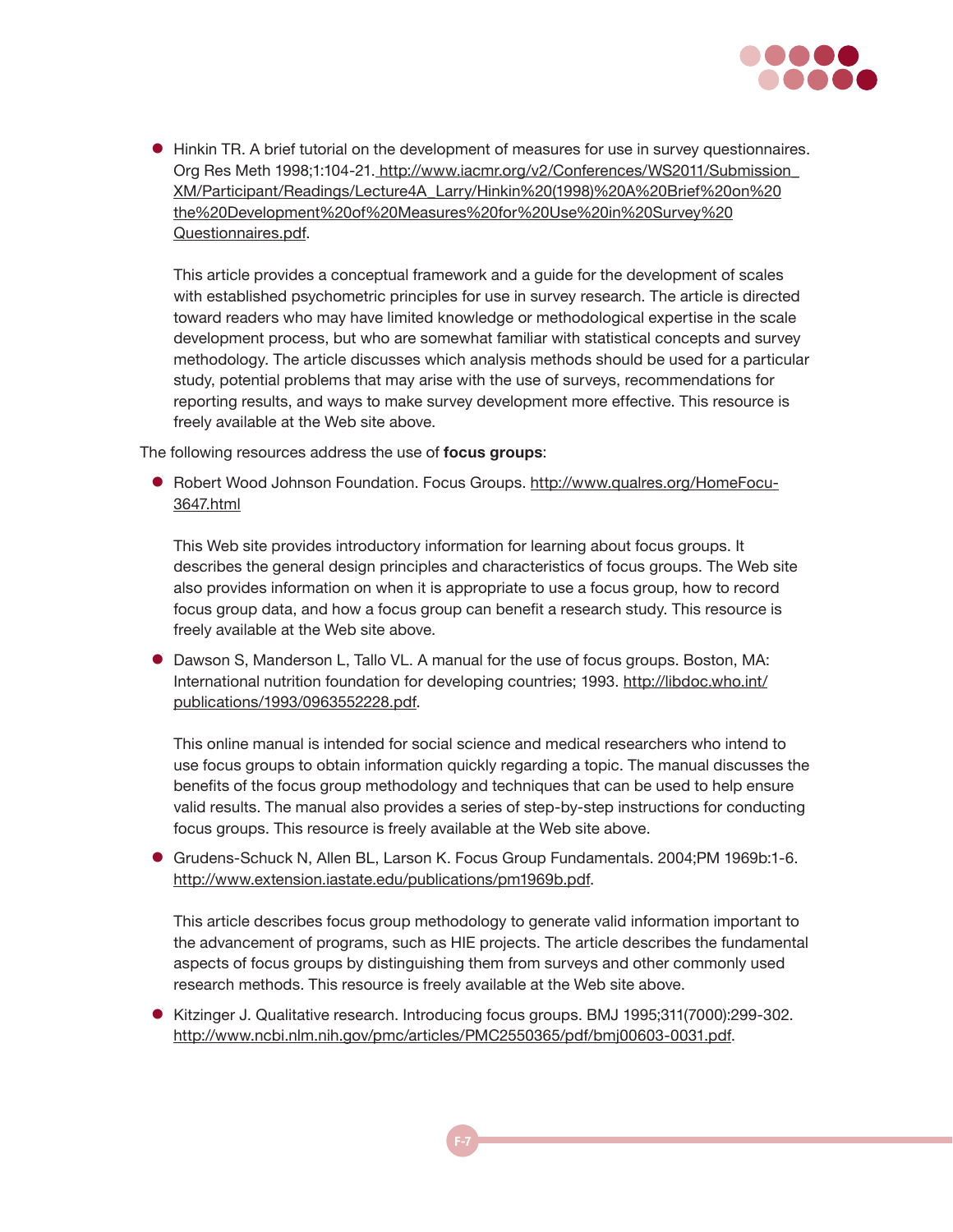

• This article suggests that focus groups are particularly suited to the study of attitudes and experiences, and to the examination of how knowledge and ideas develop and operate within a cultural context. The article provides an introduction to focus group methodology and provides guidance on group composition, conducting the discussion, and analyzing the results. The article also discusses factors to consider when designing or evaluating a focus group study. This resource is freely available at the Web site above.

The following resources provide more information on **manual medical record review**:

**•** Allison JJ, Wall TC, Spettell CM, et al. The art and science of chart review. Jt Comm J Qual Improv 2000;26(3):115-36. [http://www.ingentaconnect.com/content/jcaho/](http://www.ingentaconnect.com/content/jcaho/jcjqs/2000/00000026/00000003/art00001) [jcjqs/2000/00000026/00000003/art00001](http://www.ingentaconnect.com/content/jcaho/jcjqs/2000/00000026/00000003/art00001)

Based on prior research, Allison et al. concluded that many investigators overlook the intricacies involved in obtaining high-quality data. The article concludes that medical record review is a difficult process, and is hard to standardize across projects. Many factors may compromise data quality, such as imprecisely worded research questions, vague specification of variables, poorly designed abstraction tools, inappropriate interpretation by abstractors, and poor or missing recording of data in the medical record. For projects that require ongoing abstraction of large numbers of clinical records, data quality may be observed with control charts and the principles of statistical process control. This resource is available for purchase at the Web site above.

**• Cassidy LD, Marsh GM, Holleran MK, et al. Methodology to improve data quality from chart** review in the managed care setting. Am J Manag Care 2002;8(9):787-93. [http://www.ajmc.](http://www.ajmc.com/publications/issue/2002/2002-09-vol8-n9/Sep02-134p787-793) [com/publications/issue/2002/2002-09-vol8-n9/Sep02-134p787-793.](http://www.ajmc.com/publications/issue/2002/2002-09-vol8-n9/Sep02-134p787-793)

When medical record review data are collected by multiple reviewers, the potential for variability always exists. This may also result from difficulties with data abstraction tools. To determine the extent of agreement between multiple reviewers, the authors present their method consisting of statistical analyses, the identification of areas for improving data collection procedures, and a description of the processes they implemented to improve data reliability. Results indicate that inter-rater reliability (IRR) studies that use appropriate statistical sample size techniques and analysis methods are likely to ensure the reliability of data collected through medical record review. Standardized methods of data collection and evaluation of IRR results increased confidence in data collection and statistical analyses, and in reaching conclusions and deriving relevant recommendations. This resource is available with a free registration at the Web site above.

Gearing RE, Mian IA, Barber J, et al. A methodology for conducting retrospective chart review research in child and adolescent psychiatry. J Can Acad Child Adolesc Psychiatry 2006;15(3):126-34.<http://www.ncbi.nlm.nih.gov/pmc/articles/PMC2277255>.

Despite the volume of data available in historical medical records, retrospective research that incorporates medical record review is not often used in child and adolescent psychiatry. In this article, Gearing et al. describe a scientific approach to medical record review research methodology in the field of psychiatry. This article also contains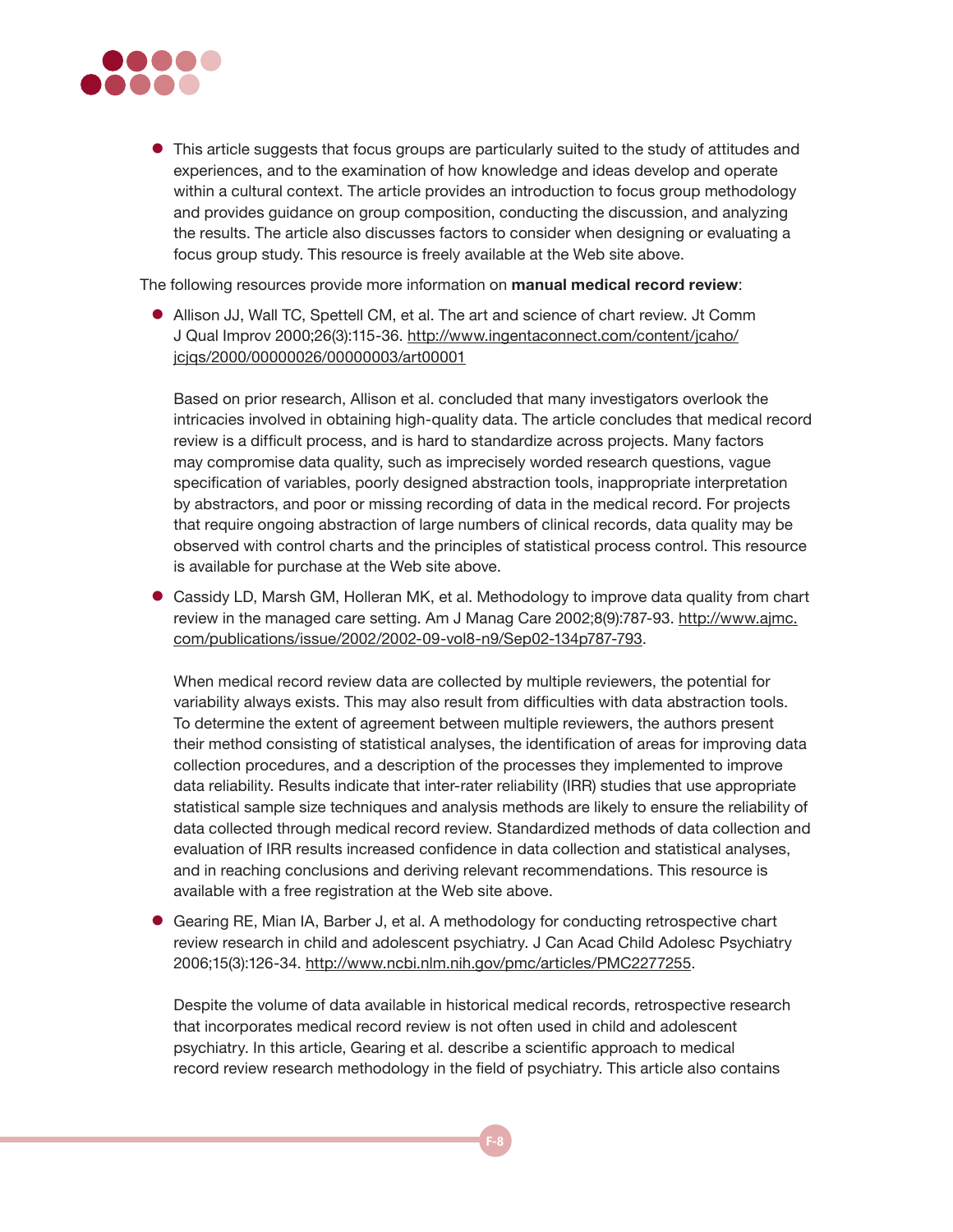

step-by-step guidelines for extracting data effectively and systematically from historical records. The authors conclude that despite notable limitations to retrospective medical record review research, including incomplete or missing documentation, the methodology continues to offer numerous advantages. This resource is freely available at the Web site above.

**• Murff HJ, Forster AJ, Peterson JF, et al. Electronically screening discharge summaries for** adverse medical events. J Am Med Inform Assoc 2003;10:339-50. [http://171.67.114.118/](http://171.67.114.118/content/10/4/339.full.pdf+html) [content/10/4/339.full.pdf+html.](http://171.67.114.118/content/10/4/339.full.pdf+html)

In this article, Murff et al. hypothesized that discharge summaries would contain important information related to adverse events (AEs). They then created an electronic screening method that searched discharge summaries to detect AEs. Prior to this study, medical records often underwent a two-part review process. Records were first reviewed manually for the presence of one or more predefined screening criteria. If a medical record contained one of these criteria, it then went through physician review to make the final assessment regarding AE occurrence. This manual prescreening approach often leads to inclusion of more medical records than appropriate, so the authors sought to develop a tool that would automate the process. The article concluded that electronic screening of discharge summaries for adverse events is possible but has poor specificity. However, computerized clinical narrative screening methods potentially could offer researchers the ability to routinely detect adverse events. This resource is freely available at the Web site above.

The following resources discuss **dating mining**:

 $\bullet$  Moore A. Auton Lab-Carnegie Mellon University's School of Computer Science. Statistical Data Mining Tutorials.<http://www.autonlab.org/tutorials>.

This Web site includes "a set of tutorials on many aspects of statistical data mining, including the foundations of probability, the foundations of statistical data analysis, and most of the classic machine learning and data mining algorithms. These include classification algorithms such as decision trees, neural nets, Bayesian classifiers, Support Vector Machines and cased-based (aka non-parametric) learning." Created in 2006, the Web site has summary information on statistical and mathematical models and theories. This resource is freely available at the Web site above.

**• Palace B. Anderson Graduate School of Management at UCLA. Data Mining. [http://www.](http://www.anderson.ucla.edu/faculty/jason.frand/teacher/technologies/palace/index.htm)** [anderson.ucla.edu/faculty/jason.frand/teacher/technologies/palace/index.htm.](http://www.anderson.ucla.edu/faculty/jason.frand/teacher/technologies/palace/index.htm)

This online report describes what data mining is, what it can be used for, and how it works. The report also describes how organizations have used data mining in the past and the technical infrastructure that is required to enable data mining. The author also introduces social, business, and technological issues raised by this methodology. This resource is freely available at the Web site above.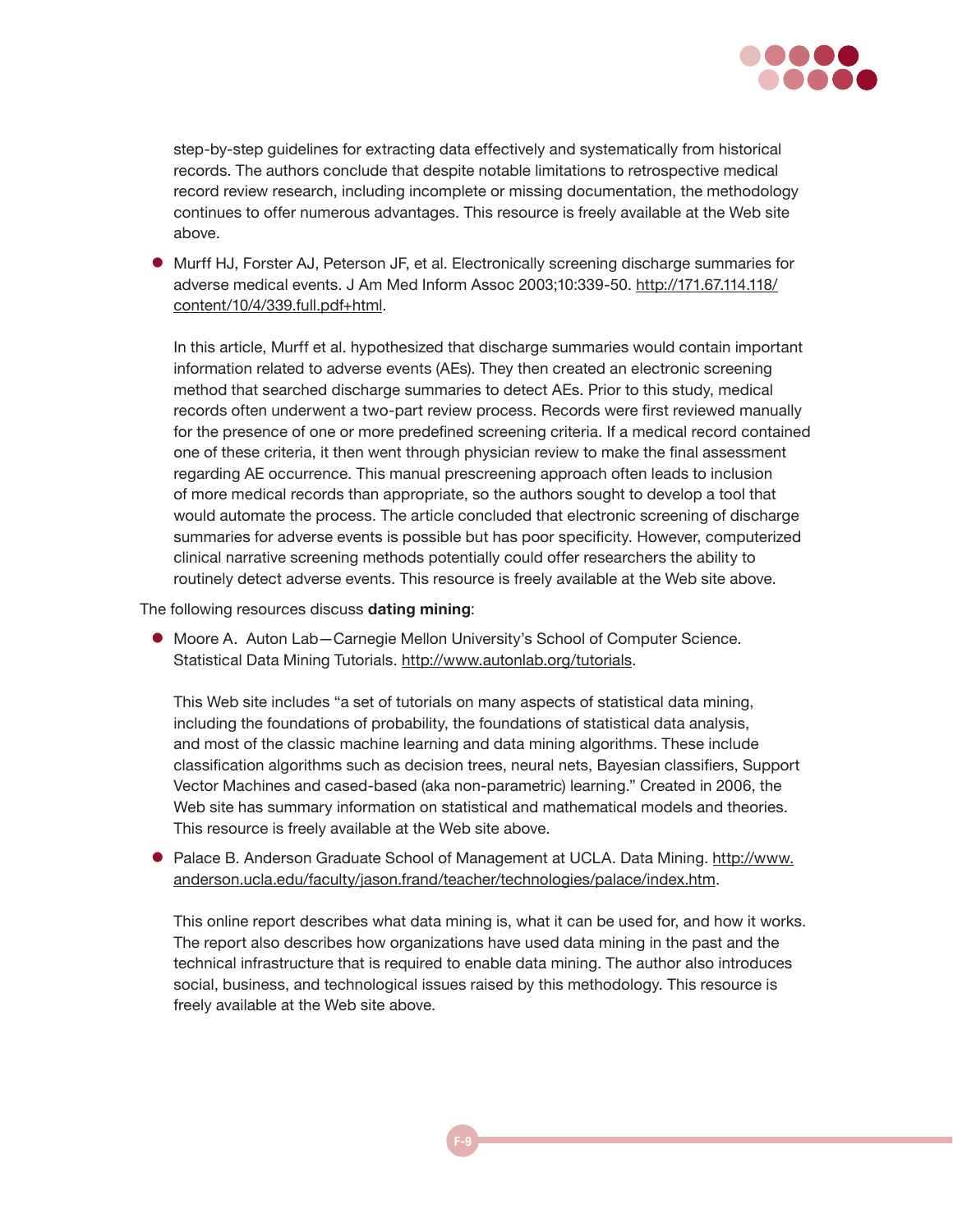

The following resources provide information on **time and motion studies**:

• Agency for Healthcare Research and Quality. Time and Motion Studies Database. [http://](http://healthit.ahrq.gov/portal/server.pt/community/health_it_tools_and_resources/919/time_and_motion_studies_database/27878) [health-it-tools-and-resources/t](http://healthit.ahrq.gov/portal/server.pt/community/health_it_tools_and_resources/919/time_and_motion_studies_database/27878)ime-and-motion-studies-database.

Researchers at Partners HealthCare created a tool to help others capture time and motion study data. The tool—a Microsoft Access database—allows observers to record time and motion data, and store the data for analysis. In addition, the tool includes a user guide and a published journal article that provides a case example of how the tool can be used to evaluate the effectiveness of health IT. The database can help you measure the impact of technology on clinical workflow. This resource is freely available at the Web site above.

• Caughey MR, Chang BL. Computerized data collection: Example of a time-motion study. West J Nurs Res 1998;20(2):251-6. [http://wjn.sagepub.com/content/20/2/251.](http://wjn.sagepub.com/content/20/2/251.javascript:PopUpMenu2_Set(Menu9550936);javascript:PopUpMenu2_Set(Menu9550936)) [javascript:PopUpMenu2\\_Set\(Menu9550936\);javascript:PopUpMenu2\\_Set\(Menu9550936\)](http://wjn.sagepub.com/content/20/2/251.javascript:PopUpMenu2_Set(Menu9550936);javascript:PopUpMenu2_Set(Menu9550936))

The authors describe their experience with using a computerized system to conduct a time and motion study as part of a study that included skilled nursing facilities and subacute units. The data collection methods were designed for future use in a case-mix reimbursement system study. The authors provide suggestions for future applications of this work in nursing research. This resource is available with a paid subscription at the Web site above.

**•** Finkler SA, Knickman JR, Hendrickson G, et al. A comparison of work-sampling and time-and-motion techniques for studies in health services research. Health Serv Res 1993;28(5):577-97. [http://www.ncbi.nlm.nih.gov/pmc/articles/PMC1069965/pdf/](http://www.ncbi.nlm.nih.gov/pmc/articles/PMC1069965/pdf/hsresearch00062-0055.pdf) [hsresearch00062-0055.pdf.](http://www.ncbi.nlm.nih.gov/pmc/articles/PMC1069965/pdf/hsresearch00062-0055.pdf)

This article describes the use of work-sampling and time-and-motion studies by industrial engineers. This resource is freely available at the Web site above.

The following resources address these **kinds of studies**:

**• Concato J, Shah N, Horwitz RI. Randomized, controlled trials, observational studies, and** the hierarchy of research designs. N Engl J Med 2000;342(25):1887-92. [http://www.nejm.](http://www.nejm.org/doi/full/10.1056/NEJM200006223422507%23t=articleTop) [org/doi/full/10.1056/NEJM200006223422507#t=articleTop](http://www.nejm.org/doi/full/10.1056/NEJM200006223422507%23t=articleTop).

This article compares the validity and outcomes of randomized controlled trials and observational studies. The authors used published meta-analyses to identify randomized clinical trials and observational studies that examined the same clinical topics. They then compared the results of the original studies according to the type of study design. The authors conclude that the results of well-designed observational studies (with either a cohort or a case-control design) do not systematically overestimate the magnitude of the effects of treatment, compared with the results of randomized controlled trials on the same topic. This resource is freely available at the Web site above.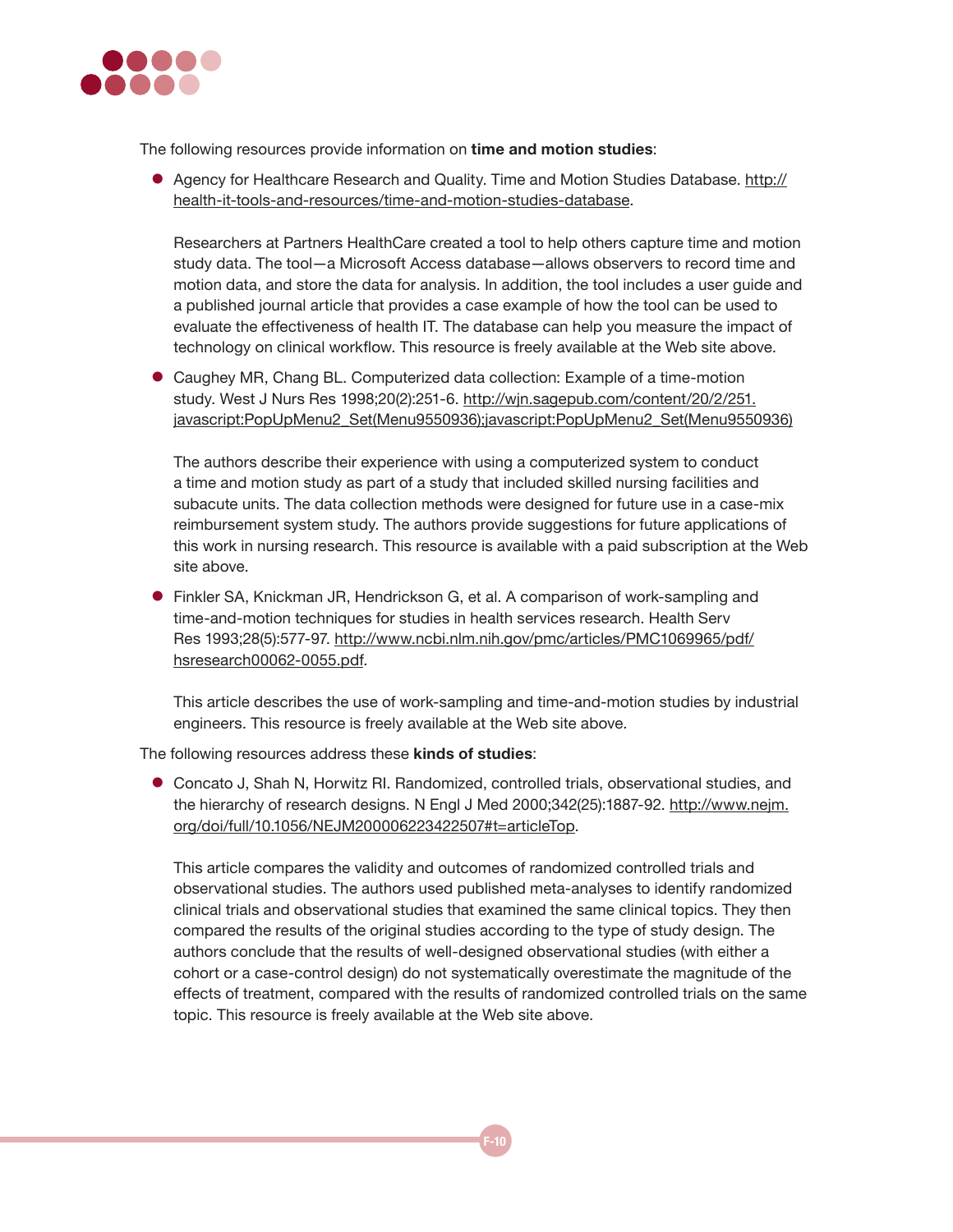

● Green SB, Raley PL. What to Look for in a Randomized Controlled Trial. Sci Ed 2000;23(5):157. <http://www.councilscienceeditors.org/files/scienceeditor/v23n5p157.pdf>.

This article summarizes a presentation by Sylvan B. Green that addressed the comparative advantages of randomized controlled trials and observational studies. The article also advises the reader regarding the elements of a well-designed trial, and suggests that data from multiple well-designed randomized control trials may be combined in a meta-analysis to increase statistical power and yield more precise outcomes. This resource is freely available at the Web site above.

**B** Sibbald B, Roland M. Understanding controlled trials. Why are randomized controlled trials important? BMJ 1998;316(7126):201. [http://www.ncbi.nlm.nih.gov/pmc/articles/](http://www.ncbi.nlm.nih.gov/pmc/articles/PMC2665449/pdf/9468688.pdf) [PMC2665449/pdf/9468688.pdf.](http://www.ncbi.nlm.nih.gov/pmc/articles/PMC2665449/pdf/9468688.pdf)

This article provides an introduction to conducting randomized controlled trials, including the features of such trials and how they compare with other study designs. The article concludes with a discussion of the limitations of randomized controlled trials. This resource is freely available at the Web site above.

The following resources discuss such **study designs**:

**• Barlow WE, Ichikawa L, Rosner D, et al. Analysis of case-cohort designs. J Clin Epidemiol** 1999;52(12):1165-72. [http://www.tc.umn.edu/~alonso/Barlow\\_JCE\\_1999.pdf](http://www.tc.umn.edu/~alonso/Barlow_JCE_1999.pdf).

This article discusses the use of case cohort designs in clinical research. According to the authors, despite the efficiency of case cohort methodology, these designs are not often used because of perceived analytic complexity. This article compares case cohort methodology to a nested case-control design and assesses the efficiency of both approaches. This resource is freely available at the Web site above.

**Ernster VL. Nested case-control studies. Prev Med 1994;23(5):587-90. [https://ephpublic.](https://ephpublic.aecom.yu.edu/sites/SViswanathan/Shared Documents/Week2/Ernster - Nested Case-control study.pdf)** [aecom.yu.edu/sites/SViswanathan/Shared%20Documents/Week2/Ernster%20-%20](https://ephpublic.aecom.yu.edu/sites/SViswanathan/Shared Documents/Week2/Ernster - Nested Case-control study.pdf) [Nested%20Case-control%20study.pdf.](https://ephpublic.aecom.yu.edu/sites/SViswanathan/Shared Documents/Week2/Ernster - Nested Case-control study.pdf)

This article describes nested case-control design and its benefits. This resource is freely available at the Web site above.

 $\bullet$  Meirik O. World Health Organization. Cohort and Case-Control Studies. [http://www.gfmer.ch/Books/Reproductive\\_health/Cohort\\_and\\_case\\_control\\_studies.html](http://www.gfmer.ch/Books/Reproductive_health/Cohort_and_case_control_studies.html).

This Web site includes overviews of the use of cohort and case-control studies in epidemiological research. This resource is freely available at the Web site above.

● Schenker M. Dept. of Public Health Sciences–UC Davis. Case-Control Studies. [http://www.ucdmc.ucdavis.edu/ome/mcrtp/docs/Case%20Control%20Studies.ppt](http://www.ucdmc.ucdavis.edu/ome/mcrtp/docs/Case Control Studies.ppt).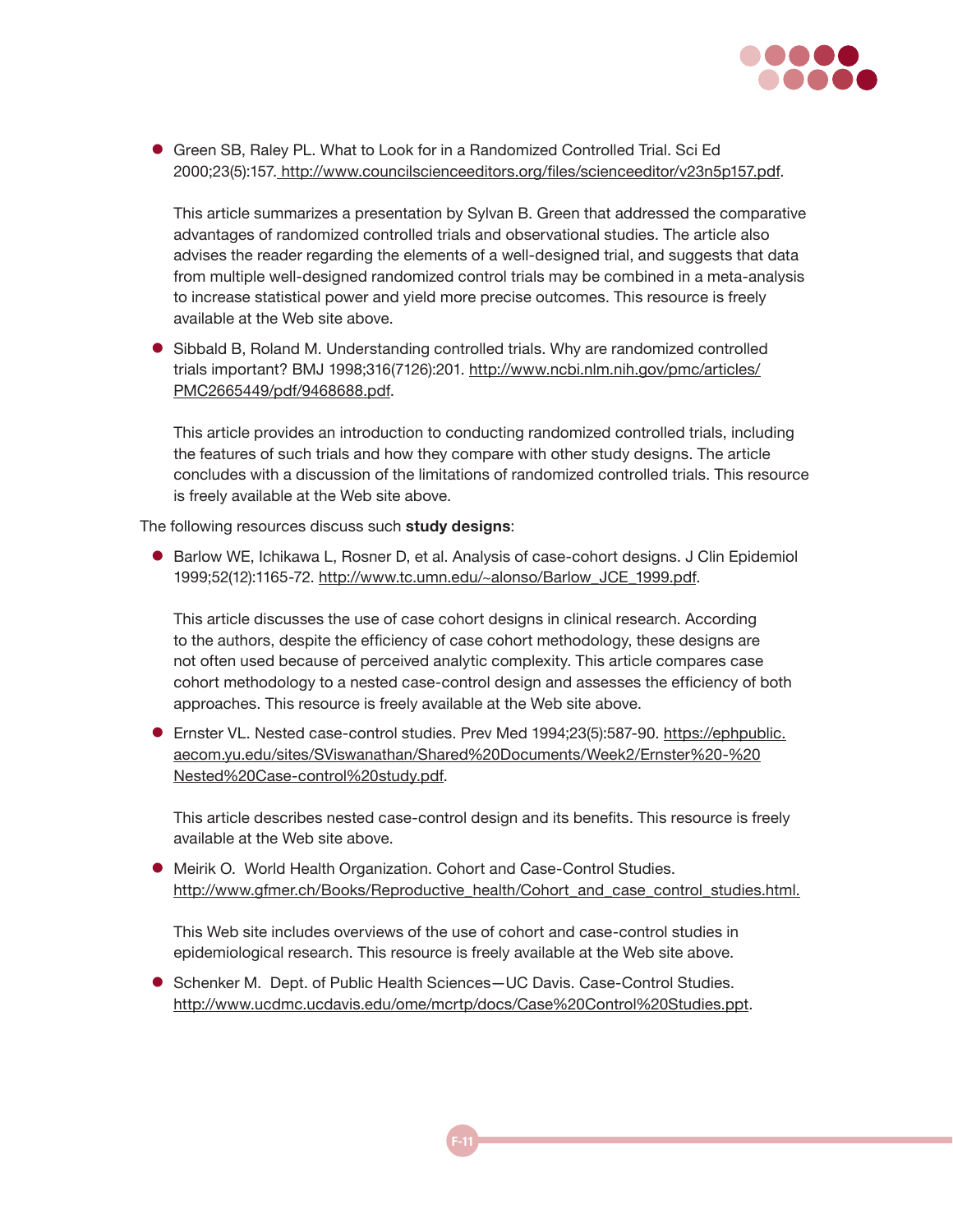

This PowerPoint presentation describes uses of case-control studies and epidemiological studies that use this study design. This resource is freely available at the Web site above.

The following resources offer guidance on the development of a **dissemination plan**:

**•** Dissemination Planning Tool: Exhibit A: Volume 4. Programs, Tools, and Products. December 2006. Agency for Healthcare Research and Quality, Rockville, MD. [http://](http://www.ahrq.gov/professionals/quality-patient-safety/patient-safety-resources/resources/advances-in-patient-safety/vol4/planningtool.html) [www.ahrq.gov/professionals/quality-patient-safety/patient-safety-resources/resources/](http://www.ahrq.gov/professionals/quality-patient-safety/patient-safety-resources/resources/advances-in-patient-safety/vol4/planningtool.html) [advances-in-patient-safety/vol4/planningtool.html](http://www.ahrq.gov/professionals/quality-patient-safety/patient-safety-resources/resources/advances-in-patient-safety/vol4/planningtool.html).

This tool was designed to assist patient safety researchers in developing a plan for disseminating research findings and products to potential users in the health care system, and in facilitating the translation of research into practice. The tool can help researchers evaluate their research and develop appropriate dissemination plans for findings that are determined to have "real-world" impact.

**• Beyond Scientific Publication: Strategies for Disseminating Research Findings. Yale Center** for Clinical Investigation. [http://www.yale.edu/bioethics/contribute\\_documents/CARE\\_](http://www.yale.edu/bioethics/contribute_documents/CARE_Dissemination_Strategies_FINAL_eversion.pdf) [Dissemination\\_Strategies\\_FINAL\\_eversion.pdf.](http://www.yale.edu/bioethics/contribute_documents/CARE_Dissemination_Strategies_FINAL_eversion.pdf)

This resource for developing a research findings dissemination plan includes writing guidelines; strategies for dissemination and a checklist; and sample dissemination documents such as a dissemination planning form and a press release.